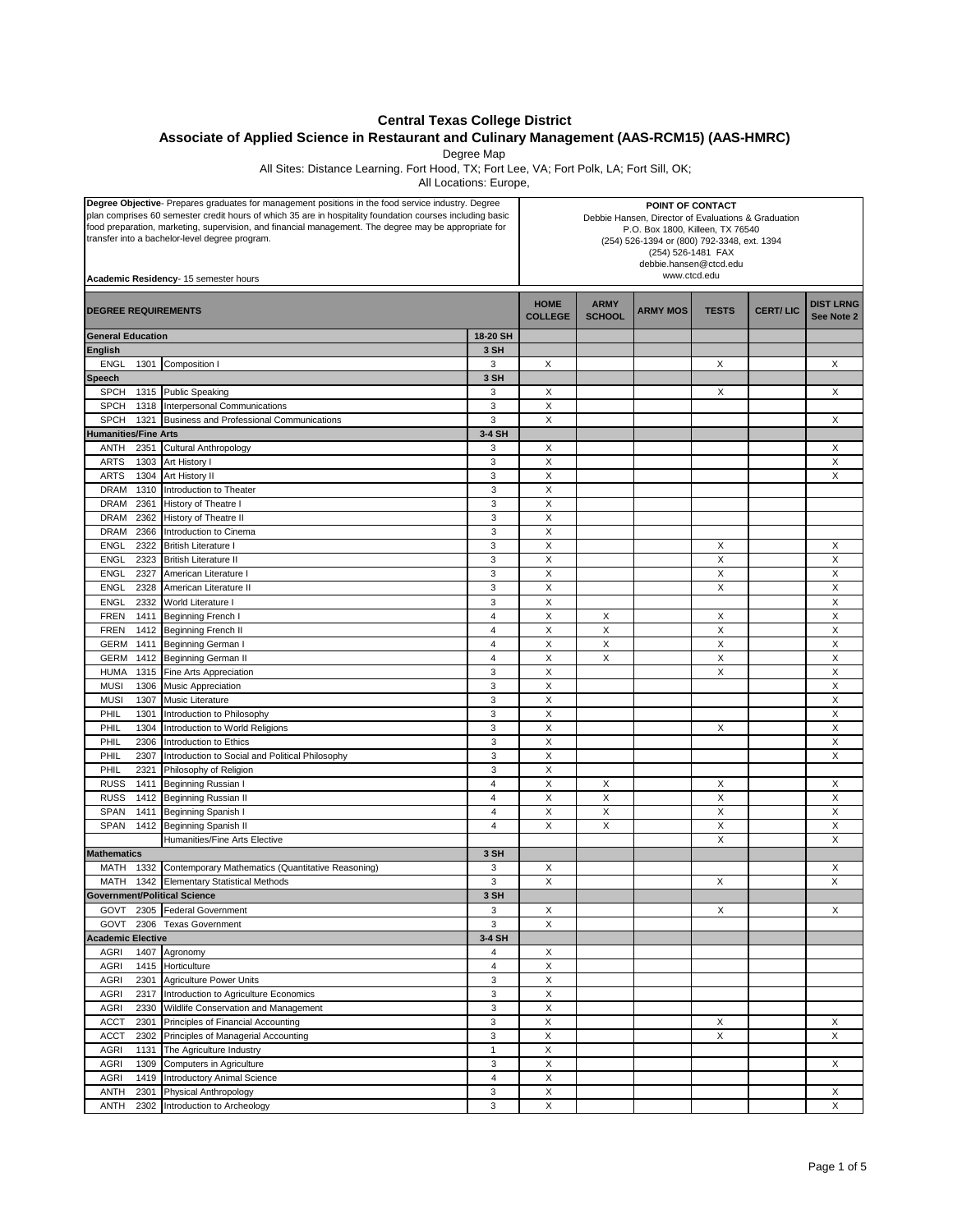| ANTH                | 2346 General Anthropology                         | 3                       | X                         |   |   | X |   | X           |
|---------------------|---------------------------------------------------|-------------------------|---------------------------|---|---|---|---|-------------|
| ANTH<br>2351        | <b>Cultural Anthropology</b>                      | 3                       | X                         |   |   |   |   | X           |
| <b>ARTS</b>         |                                                   | 3                       | X                         |   |   |   |   | X           |
|                     | 1303 Art History I                                |                         |                           |   |   |   |   | $\mathsf X$ |
| <b>ARTS</b><br>1304 | Art History II                                    | 3                       | X                         |   |   |   |   |             |
| <b>ARTS</b><br>1311 | Design I                                          | 3                       | X                         |   |   |   |   |             |
| <b>ARTS</b><br>1312 | Design II                                         | 3                       | X                         |   |   |   |   |             |
| <b>ARTS</b><br>1316 | Drawing I                                         | 3                       | X                         |   |   |   |   |             |
| <b>ARTS</b>         | 1317 Drawing II                                   | 3                       | X                         |   |   |   |   |             |
| <b>ARTS</b><br>2311 | Design III                                        | 3                       | X                         |   |   |   |   |             |
| <b>ARTS</b>         | 2313 Design Communications I                      | 3                       | X                         |   |   |   |   |             |
| <b>ARTS</b><br>2314 | <b>Design Communications II</b>                   | 3                       | X                         |   |   |   |   |             |
| <b>ARTS</b>         | 2316 Painting I                                   | 3                       | X                         |   |   |   |   |             |
| <b>ARTS</b>         | 2317 Painting II                                  | 3                       | X                         |   |   |   |   |             |
|                     |                                                   | 3                       | X                         |   |   |   |   |             |
| <b>ARTS</b><br>2323 | <b>Life Drawing I</b>                             |                         |                           |   |   |   |   |             |
| <b>ARTS</b><br>2341 | Art Metals I                                      | 3                       | X                         |   |   |   |   |             |
| <b>ARTS</b><br>2346 | Ceramics I                                        | 3                       | $\mathsf X$               |   |   |   |   |             |
| <b>ARTS</b><br>2347 | Ceramics II                                       | 3                       | X                         |   |   |   |   |             |
| <b>ARTS</b><br>2356 | Photography I                                     | 3                       | Χ                         | X |   |   |   |             |
| <b>ARTS</b>         | 2357 Photography II                               | 3                       | X                         |   |   |   |   |             |
| <b>ARTS</b><br>2366 | Watercolor I                                      | 3                       | Χ                         |   |   |   |   |             |
| <b>BIOL</b><br>1322 | Nutrition and Diet Therapy I                      | 3                       | X                         |   |   |   |   | X           |
| <b>BIOL</b>         | 1406 Biology for Science Majors I<br><b>AND</b>   | $\overline{4}$          | X                         |   |   | X |   |             |
| <b>BIOX</b><br>1406 | Biology for Science Majors I Lab                  | 0                       | X                         |   |   |   |   |             |
| <b>BIOL</b>         | 1407 Biology for Science Majors II<br><b>AND</b>  | $\overline{4}$          | X                         |   |   | X |   |             |
|                     |                                                   |                         |                           |   |   |   |   |             |
| <b>BIOX</b>         | 1407 Biology for Science Majors II Lab            | 0                       | Χ                         |   |   |   |   |             |
| <b>BIOL</b><br>1408 | Biology for Non-Science Majors I<br><b>AND</b>    | $\overline{4}$          | Χ                         |   |   |   |   |             |
| <b>BIOX</b><br>1408 | Biology for Non-Science Majors I Lab              | 0                       | Χ                         |   |   |   |   |             |
| <b>BIOL</b><br>1409 | Biology for Non-Science Majors II<br><b>AND</b>   | $\overline{4}$          | Χ                         |   |   |   |   |             |
| <b>BIOX</b><br>1409 | Biology for Non-Science Majors II Lab             | 0                       | Χ                         |   |   |   |   |             |
| <b>BIOL</b><br>1411 | General Botany<br><b>AND</b>                      | $\overline{4}$          | Χ                         |   |   |   |   |             |
| <b>BIOX</b><br>1411 | General Botany - Lab                              | 0                       | Χ                         |   |   |   |   |             |
| <b>BIOL</b><br>1413 | <b>General Zoology</b><br><b>AND</b>              | $\overline{4}$          | Χ                         |   |   |   |   |             |
| <b>BIOX</b>         | 1413 General Zoology - Lab                        | 0                       | Χ                         |   |   |   |   |             |
| <b>BIOL</b>         | <b>AND</b>                                        | $\overline{4}$          | Χ                         |   |   |   |   |             |
|                     | 2401 Anatomy and Physiology I                     |                         |                           |   |   |   |   |             |
| <b>BIOX</b>         | 2401 Anatomy and Physiology I Lab                 | 0                       | Χ                         |   |   |   |   |             |
| <b>BIOL</b>         | 2402 Anatomy and Physiology II<br><b>AND</b>      | $\overline{4}$          | Χ                         |   |   |   |   |             |
| <b>BIOX</b><br>2402 | Anatomy and Physiology II Lab                     | 0                       | Χ                         |   |   |   |   |             |
| <b>BIOL</b><br>2420 | Microbiology for Non-Science Majors<br><b>AND</b> | $\overline{4}$          | Χ                         |   |   |   |   |             |
| <b>BIOX</b><br>2421 | Microbiolofy for Non-Science Majors Lab           | 0                       | Χ                         |   |   |   |   |             |
| <b>BIOL</b><br>2421 | Microbiology for Science Majors<br><b>AND</b>     | $\overline{4}$          | Χ                         |   |   |   |   |             |
| <b>BIOX</b><br>2421 | Microbiology for Science Majors Lab               | 0                       | Χ                         |   |   |   |   |             |
| <b>CHEM</b><br>1406 | Introductory Chemistry I<br><b>AND</b>            | 4                       | Χ                         |   |   |   |   |             |
| <b>CHEX</b><br>1406 | Introductory Chemistry I-Lab                      | 0                       | Χ                         |   |   |   |   |             |
| CHEM<br>1407        |                                                   | 4                       | Χ                         |   |   |   |   |             |
|                     | Introductory Chemistry II<br><b>AND</b>           |                         |                           |   |   |   |   |             |
| <b>CHEX</b><br>1407 | Introductory Chemistry II-Lab                     | 0                       | X                         |   |   |   |   |             |
| CHEM<br>1411        | General Chemistry I<br><b>AND</b>                 | 4                       | Χ                         |   |   | X |   |             |
| <b>CHEX</b><br>1411 | General Chemistry I-Lab                           | 0                       | X                         |   |   |   |   |             |
| CHEM<br>1412        | General Chemistry II<br><b>AND</b>                | 4                       | Χ                         |   |   | X |   |             |
| CHEX                | 1412 General Chemistry II-Lab                     | $\mathbf 0$             | X                         |   |   |   |   |             |
|                     | CHEM 2423 Organic Chemistry I<br>AND              | $\overline{\mathbf{A}}$ | X                         |   |   |   |   |             |
| CHEX                | 2423 Organic Chemistry I-Lab                      | 0                       | X                         |   |   |   |   |             |
| CHEM                | 2425 Organic Chemistry II<br><b>AND</b>           | 4                       | X                         |   |   |   |   |             |
| <b>CHEX</b>         | 2425 Organic Chemistry II-Lab                     | 0                       | X                         |   |   |   |   |             |
| CRIJ<br>1301        | Introduction to Criminal Justice                  | 3                       | X                         |   |   |   |   |             |
|                     |                                                   |                         |                           |   |   |   |   |             |
| CRIJ<br>1306        | Court Systems and Practices                       | 3                       | X                         |   |   |   |   |             |
| CRIJ<br>1307        | Crime in America                                  | 3                       | X                         |   |   |   |   |             |
| CRIJ<br>1310        | Fundamentals of Criminal Law                      | 3                       | Χ                         |   |   |   |   |             |
| CRIJ<br>1313        | Juvenile Justice System                           | 3                       | X                         |   |   |   |   |             |
| CRIJ<br>2301        | Community Resources in Corrections                | 3                       | Χ                         |   |   |   |   |             |
| CRIJ<br>2313        | Correctional Systems and Practices                | 3                       | X                         |   |   |   |   |             |
| CRIJ<br>2314        | Criminal Investigation                            | 3                       | Χ                         |   |   |   |   |             |
| CRIJ<br>2323        | Legal Aspects of Law Enforcement                  | 3                       | X                         |   |   |   |   |             |
| CRIJ<br>2328        | Police Systems and Practices                      | 3                       | Χ                         |   |   |   |   |             |
|                     |                                                   |                         | $\boldsymbol{\mathsf{X}}$ |   |   |   |   |             |
| <b>BUSI</b><br>1301 | <b>Business Principles</b>                        | 3                       |                           |   |   | X |   | X           |
| <b>BUSI</b><br>1307 | Personal Finance                                  | 3                       | X                         |   |   |   |   |             |
| <b>BUSI</b><br>2301 | <b>Business Law</b>                               | 3                       | $\boldsymbol{\mathsf{X}}$ |   |   |   |   | X           |
| COSC<br>1301        | Introduction to Computing                         | 3                       | X                         | X | X | X | Х | X           |
| COSC<br>1315        | Introduction to Computer Programming              | 3                       | $\boldsymbol{\mathsf{X}}$ |   |   |   |   |             |
| COSC<br>1336        | Programming Fundamentals                          | 3                       | X                         |   |   |   |   |             |
| COSC<br>1337        | Programming Fundamentals II                       | 3                       | $\boldsymbol{\mathsf{X}}$ |   |   |   |   |             |
| COSC<br>2336        | Programming Fundamentals III                      | 3                       | X                         |   |   |   |   |             |
|                     |                                                   |                         |                           |   |   |   |   |             |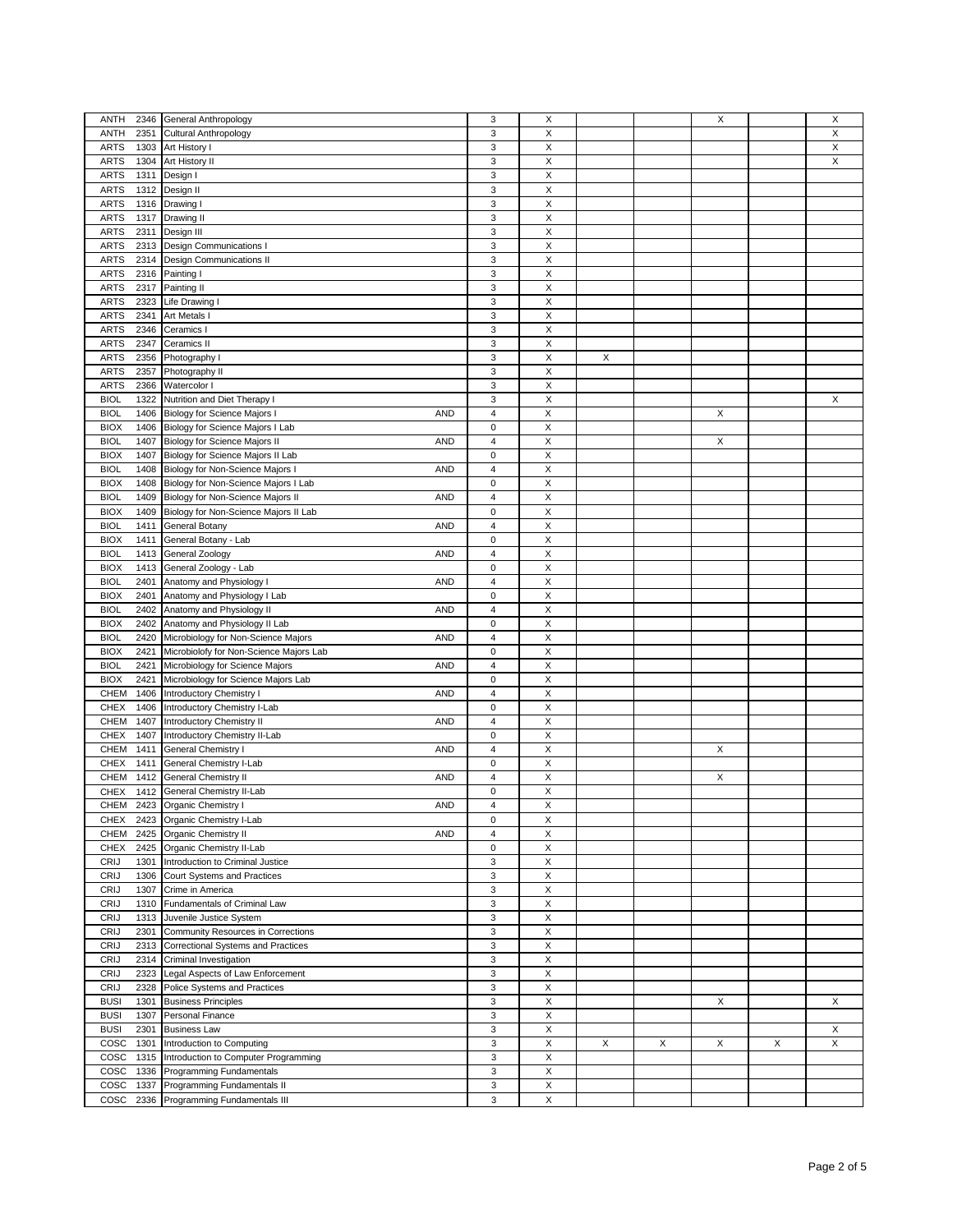| COSC                         | 2325 Computer Organization                                        | 3              | X           |   |   |   |                           |
|------------------------------|-------------------------------------------------------------------|----------------|-------------|---|---|---|---------------------------|
| <b>ECON</b><br>2301          | Principles of Macroeconomics                                      | 3              | X           |   |   | X | X                         |
| <b>ECON</b><br>2302          | Principles of Microeconomics                                      | 3              | X           |   |   | X | X                         |
| <b>ENGL</b><br>1302          | Composition II                                                    | 3              | Χ           |   |   | X | X                         |
|                              |                                                                   |                |             |   |   |   |                           |
| <b>ENGL</b><br>2307          | <b>Creative Writing I</b>                                         | 3              | X           |   |   |   |                           |
| <b>ENGL</b><br>2308          | <b>Creative Writing II</b>                                        | 3              | X           |   |   |   |                           |
| <b>ENGL</b><br>2311          | <b>Technical and Business Writing</b>                             | 3              | X           |   |   | Х | X                         |
| <b>ENGL</b><br>2322          | <b>British Literature I</b>                                       | 3              | X           |   |   | X | $\boldsymbol{\mathsf{X}}$ |
|                              |                                                                   |                |             |   |   |   |                           |
| <b>ENGL</b><br>2323          | <b>British Literature II</b>                                      | 3              | X           |   |   | X | X                         |
| <b>ENGL</b><br>2327          | American Literature I                                             | 3              | $\mathsf X$ |   |   | X | $\boldsymbol{\mathsf{X}}$ |
| <b>ENGL</b><br>2328          | American Literature II                                            | 3              | X           |   |   | X | X                         |
| <b>ENGL</b><br>2332          | World Literature I                                                | 3              | $\mathsf X$ |   |   |   | $\boldsymbol{\mathsf{X}}$ |
|                              |                                                                   |                |             |   |   |   |                           |
| <b>ENGL</b><br>2333          | World Literature II                                               | 3              | X           |   |   |   | X                         |
| <b>ENVR</b><br>1401          | <b>Environmental Science I</b>                                    | $\overline{4}$ | X           |   |   |   | $\mathsf X$               |
| GEOG<br>1300                 | Principles of Geography                                           | 3              | X           |   |   |   | X                         |
| GEOG<br>1301                 |                                                                   | 3              | Χ           |   |   |   | X                         |
|                              | Physical Geography                                                |                |             |   |   |   |                           |
| GEOG<br>1302                 | Cultural Geography                                                | 3              | X           |   |   | X | X                         |
| GEOG<br>1303                 | World Regional Geography                                          | 3              | Χ           |   |   |   | X                         |
| <b>GEOL</b><br>1403          | <b>Physical Geology</b><br><b>AND</b>                             | 4              | X           |   |   | X |                           |
| GEOX<br>1403                 |                                                                   | 0              | X           |   |   |   |                           |
|                              | Physical Geology Lab                                              |                |             |   |   |   |                           |
| <b>GEOL</b><br>1404          | <b>Historical Geology</b><br><b>AND</b>                           | 4              | X           |   |   |   |                           |
| GEOX<br>1404                 | <b>Historical Geology Lab</b>                                     | 0              | X           |   |   |   |                           |
| <b>GEOL</b><br>1405          | <b>AND</b><br><b>Environmental Science</b>                        | 4              | Χ           |   |   |   |                           |
|                              |                                                                   |                |             |   |   |   |                           |
| <b>GEOX</b><br>1405          | <b>Environmental Science Lab</b>                                  | 0              | Χ           |   |   |   |                           |
| GOVT<br>2304                 | Introduction to Political Science                                 | 3              | Χ           |   |   |   | X                         |
| GOVT<br>2306                 | <b>Texas Government</b>                                           | 3              | X           |   |   | X | X                         |
| <b>HIST</b><br>1301          | United States History I                                           | 3              | Χ           |   |   | X | X                         |
|                              |                                                                   |                |             |   |   |   |                           |
| <b>HIST</b><br>1302          | United States History II                                          | 3              | X           |   |   | X | X                         |
| <b>HIST</b><br>2301          | <b>Texas History</b>                                              | 3              | X           |   |   |   | X                         |
| <b>HIST</b><br>2311          | <b>Western Civilization I</b>                                     | 3              | Χ           |   |   | X | X                         |
| <b>HIST</b><br>2312          | <b>Western Civilization II</b>                                    | 3              | X           |   |   | X | Χ                         |
|                              |                                                                   |                |             |   |   |   |                           |
| <b>HIST</b><br>2381          | African-American History                                          | 3              | Χ           |   |   |   | X                         |
| <b>HUMA</b><br>1315          | Fine Arts Appreciation                                            | 3              | X           |   |   | X | X                         |
| <b>MATH</b><br>1314          | College Algebra                                                   | 3              | Χ           |   |   | X | X                         |
| <b>MATH</b><br>1316          |                                                                   | 3              | X           |   |   | X | X                         |
|                              | Plane Trigonometry                                                |                |             |   |   |   |                           |
| <b>MATH</b><br>1324          | Mathematics for Business and Social Sciences                      | 3              | X           |   |   |   | X                         |
| <b>MATH</b><br>1325          | Calculus for Business and Social Sciences                         | 3              | X           |   |   |   | X                         |
| <b>MATH</b><br>1332          | Contemporary Mathematics (Quantitative Reasoning)                 | 3              | Χ           |   |   | X | X                         |
|                              |                                                                   |                |             |   |   |   |                           |
| <b>MATH</b><br>1350          | Mathematics for Teachers I (Fundamentals of Mathematics I)        | 3              | X           |   |   |   | X                         |
| <b>MATH</b><br>1351          | Mathematics for Teachers II (Fundamentals of Mathematics II)      | 3              | X           |   |   |   | X                         |
| <b>MATH</b><br>1414          | College Algebra                                                   | 4              | Χ           |   |   | X | X                         |
| <b>MATH</b><br>2318          | Linear Algebra                                                    | 3              | X           |   |   |   |                           |
|                              |                                                                   |                |             |   |   |   |                           |
| <b>MATH</b><br>2412          | <b>Precalculus Math</b>                                           | 4              | Χ           |   |   |   |                           |
| 2413<br>MATH                 | Calculus I                                                        | $\overline{4}$ | X           |   |   |   |                           |
| <b>MATH</b><br>2414          | Calculus II                                                       | 4              | Χ           |   |   |   |                           |
| MATH<br>2415                 | Calculus III                                                      | $\overline{4}$ | X           |   |   |   |                           |
|                              |                                                                   |                |             |   |   |   |                           |
| <b>MUSI</b>                  | 1116 Sight Singing and Ear Training I                             | 1              | X           | X | X |   |                           |
| <b>MUSI</b><br>1117          | Sight Singing and Ear Training II                                 | 1              | X           | X |   |   |                           |
| <b>MUSI</b><br>1181          | Class Piano I                                                     | 1              | X           |   | X |   |                           |
| <b>MUSI</b>                  | 1183 Class Voice I                                                | 1              | X           |   |   |   |                           |
|                              |                                                                   |                |             |   |   |   |                           |
| <b>MUSI</b>                  | 1188 Percussion Class I                                           | 1              | X           |   |   |   |                           |
| <b>MUSI</b><br>1192          | Class Guitar I                                                    | 1              | X           |   | X |   |                           |
| <b>MUSI</b><br>1301          | Fundamentals of Music I                                           | 3              | X           | X | X |   |                           |
| <b>MUSI</b><br>1304          | Foundations of Music                                              | 3              | X           |   | X |   |                           |
|                              |                                                                   |                |             |   |   |   |                           |
| <b>MUSI</b><br>1306          | Music Appreciation                                                | 3              | X           |   |   |   | X                         |
| <b>MUSI</b><br>1307          | Music Literature                                                  | 3              | X           |   |   |   | X                         |
| <b>MUSI</b><br>1311          | Music Theory I                                                    | 3              | X           | X | X |   |                           |
| <b>MUSI</b><br>1312          | Music Theory II                                                   | 3              | Χ           | X |   |   |                           |
|                              |                                                                   |                |             |   |   |   |                           |
| <b>MUSI</b><br>2311          | Music Theory III                                                  | 3              | X           |   |   |   |                           |
| <b>MUSI</b><br>2312          | Music Theory IV                                                   | 3              | X           |   |   |   |                           |
|                              |                                                                   |                | X           |   |   |   | X                         |
|                              |                                                                   |                |             |   |   |   |                           |
| PHIL<br>1301                 | Introduction to Philosophy                                        | 3              |             |   |   |   |                           |
| PHIL<br>1304                 | Introduction to World Religions                                   | 3              | X           |   |   | X | X                         |
| PHIL<br>2303                 | Introduction to Logic                                             | 3              | X           |   |   |   | Χ                         |
| PHIL<br>2306                 | Introduction to Ethics                                            | 3              | X           |   |   |   | X                         |
|                              |                                                                   |                |             |   |   |   |                           |
| PHIL<br>2307                 | Introduction to Social and Political Philosophy                   | 3              | X           |   |   |   | X                         |
| PHIL<br>2321                 | Philosophy of Religion                                            | 3              | X           |   |   |   |                           |
| <b>PHYS</b><br>1401          | College Physics I<br><b>AND</b>                                   | 4              | Χ           |   |   |   |                           |
| PHYX<br>1401                 | College Physics I Lab                                             | 0              | Χ           |   |   |   |                           |
|                              |                                                                   |                |             |   |   |   |                           |
| <b>PHYS</b><br>1402          | College Physics II<br><b>AND</b>                                  | 4              | X           |   |   |   |                           |
| PHYX<br>1402<br>PHYS<br>1403 | College Physics II Lab<br><b>Stars and Galaxies</b><br><b>AND</b> | 0<br>4         | Χ<br>Χ      |   |   |   |                           |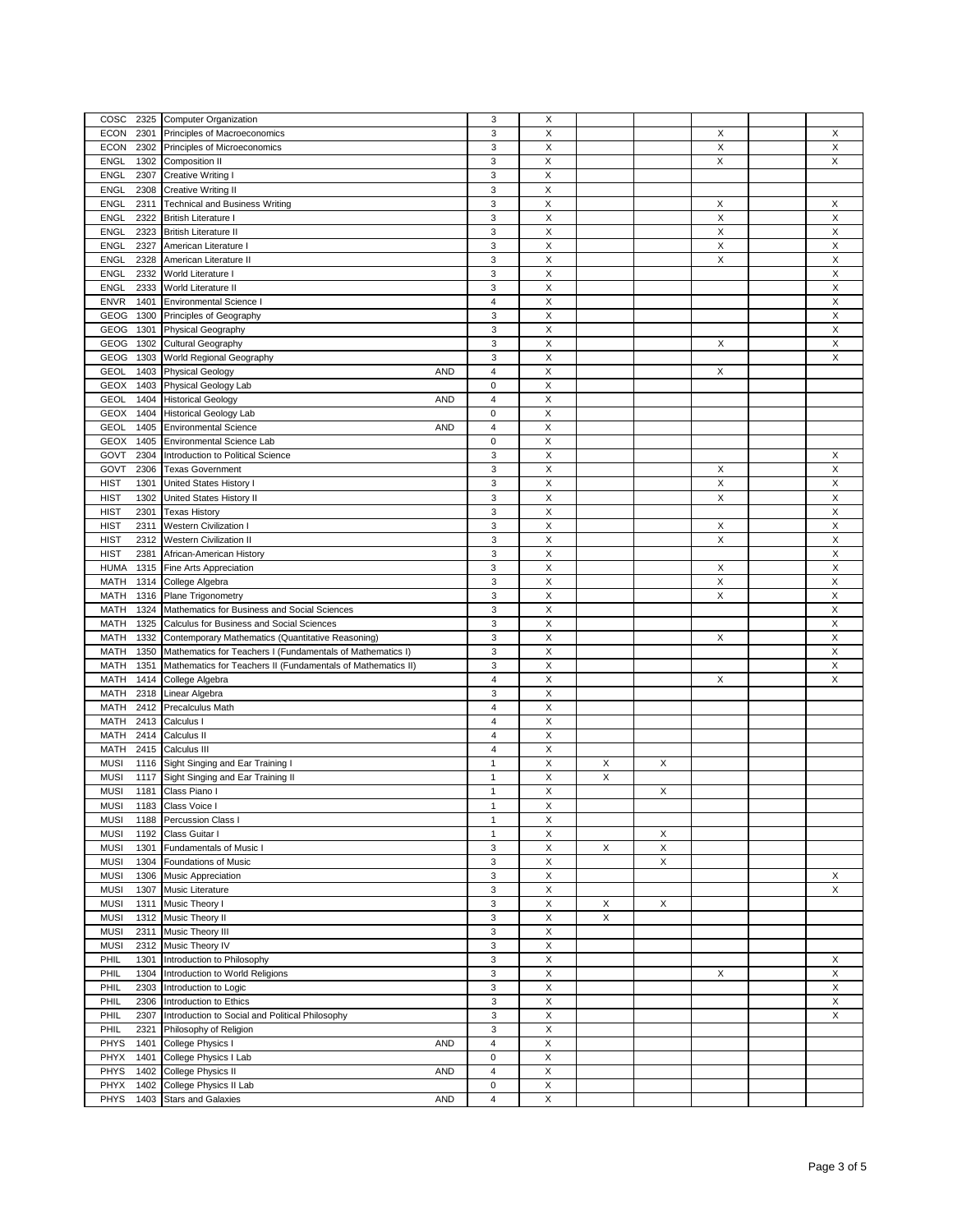| PHYX<br>1403                      | Stars and Galaxies Lab                                       | $\mathbf 0$             | X |   |   |   |   |             |
|-----------------------------------|--------------------------------------------------------------|-------------------------|---|---|---|---|---|-------------|
| <b>PHYS</b><br>1404               | <b>AND</b><br>Solar System                                   | $\overline{4}$          | X |   |   |   |   |             |
| <b>PHYS</b><br>1404               | Solar System Lab                                             | $\mathbf 0$             | X |   |   |   |   |             |
| <b>PHYS</b><br>1405               | <b>Elementary Physics I</b>                                  | $\overline{\mathbf{4}}$ |   |   |   |   |   | X           |
|                                   | <b>AND</b>                                                   | $\overline{\mathbf{4}}$ |   |   |   | X |   |             |
| <b>PHYS</b><br>1415               | <b>Physical Science I</b>                                    |                         | X |   |   |   |   |             |
| PHYX<br>1415                      | Physical Science I Lab                                       | $\mathbf 0$             | Χ |   |   |   |   |             |
| <b>PHYS</b><br>2425               | University Physics<br><b>AND</b>                             | $\overline{4}$          | X |   |   |   |   |             |
| PHYX<br>2425                      | University Physics I Lab                                     | $\mathbf 0$             | Χ |   |   |   |   |             |
| <b>PHYS</b><br>2426               | University Physics II<br><b>AND</b>                          | $\overline{\mathbf{4}}$ | X |   |   |   |   |             |
| PHYX<br>2426                      | University Physics II Lab                                    | $\mathbf 0$             | Χ |   |   |   |   |             |
| <b>PSYC</b><br>1300               | <b>Learning Frameworks</b>                                   | 3                       | X |   |   |   |   | X           |
| <b>PSYC</b><br>2301               | General Psychology                                           | 3                       | Χ |   |   | X |   | $\mathsf X$ |
| <b>PSYC</b><br>2308               | Child Psychology                                             | 3                       | Χ |   |   | X |   | X           |
| <b>PSYC</b><br>2314               | Life Span Growth and Development                             | 3                       | X |   |   | X |   | $\mathsf X$ |
| <b>PSYC</b><br>2315               | Psychology of Adjustment                                     | 3                       | X |   |   |   |   | Χ           |
| <b>PSYC</b><br>2316               | Psychology of Personality                                    | 3                       | X |   |   |   |   | Χ           |
| SOCI<br>1301                      | Introduction to Sociology                                    | 3                       | X |   |   | X |   | X           |
| SOCI<br>1306                      | Social Problems                                              | 3                       | X |   |   |   |   | Χ           |
| SOCI<br>2301                      |                                                              | 3                       | X |   |   |   |   | X           |
|                                   | Marriage and the Family                                      |                         |   |   |   |   |   |             |
| SOCI<br>2319                      | <b>Minority Studies</b>                                      | 3                       | X |   |   |   |   |             |
| <b>SPCH</b><br>1315               | <b>Public Speaking</b>                                       | 3                       | X |   |   | X |   | X           |
| <b>SPCH</b><br>1318               | Interpersonal Communications                                 | 3                       | X |   |   |   |   | X           |
| <b>SPCH</b><br>1321               | <b>Business and Professional Communications</b>              | 3                       | Χ |   |   |   |   | X           |
| <b>SPCH</b><br>2341               | Oral Interpretation                                          | 3                       | X |   |   |   |   | X           |
| <b>TECA</b><br>1303               | Families, School, and Community                              | 3                       | Χ |   |   |   |   |             |
| <b>TECA</b><br>1311               | <b>Educating Young Children</b>                              | 3                       | X |   |   |   |   |             |
| <b>TECA</b><br>1318               | Wellness of the Young Child                                  | 3                       | Χ |   |   |   |   |             |
| <b>TECA</b><br>1354               | Child Growth and Development                                 | 3                       | X |   |   |   |   |             |
|                                   | Academic Elective                                            |                         |   | X | X | X | X | Χ           |
| <b>Major Requirements</b>         |                                                              | 36 SH                   |   |   |   |   |   |             |
| <b>CHEF</b><br>1301               | <b>Basic Food Preparation</b>                                | 3                       | х | X | Х |   |   | X           |
| <b>CHEF</b><br>1305               | Sanitation and Safety                                        | 3                       | X | X | X |   | Х | Χ           |
|                                   |                                                              |                         |   |   |   |   |   |             |
| <b>HAMG</b><br>1321               | Introduction to the Hospitality Industry                     | 3                       | Χ | X |   |   | X | X           |
| <b>HAMG</b><br>1340               | <b>Hospitality Legal Issues</b>                              | 3                       | X |   |   |   | X | X           |
| <b>HAMG</b><br>2301               | Principles of Food and Beverage Operations                   | 3                       | Χ | X | X |   | Χ | X           |
| <b>HAMG</b><br>2307               | Hospitality Marketing and Sales                              | 3                       | X |   |   |   | X | Χ           |
| <b>HAMG</b><br>2332               | <b>Hospitality Financial Management</b>                      | 3                       | Χ | X |   |   | X | X           |
| <b>HAMG</b><br>2388               | Internship - Hospitality Administration and Management<br>0R | 3                       | X | X | X |   |   | X           |
| <b>HAMG</b><br>2373               | <b>Final Project</b>                                         | 3                       | Χ |   |   |   |   |             |
| <b>PSTR</b><br>1301               | <b>Fundamentals of Baking</b>                                | 3                       | Χ | X | X |   |   | X           |
| <b>RSTO</b><br>1321               | Menu Management                                              | 3                       | X | Χ |   |   |   | Χ           |
| <b>RSTO</b>                       | 1313 Hospitality Supervision                                 | 3                       | Χ | X | X |   | Х | X           |
| <b>RSTO</b><br>1325               | Purchasing for Hospitality Operations                        | 3                       | X |   |   |   | X | X           |
| <b>Major-Related Electives'</b>   |                                                              | 6 SH                    |   |   |   |   |   |             |
| Take 1 course from the following: |                                                              |                         |   |   |   |   |   |             |
| <b>CHEF</b>                       | 1302 Principles of Healthy Cuisine                           | 3                       | Х |   |   |   |   |             |
| CHEF                              | 1310 Garde Manger                                            | 3                       | Χ | X |   |   |   | Х           |
| <b>CHEF</b><br>1341               | American Regional Cuisine                                    | 3                       | Χ |   |   |   |   | X           |
| <b>CHEF</b>                       | <b>International Cuisine</b>                                 |                         |   |   |   |   |   |             |
| 1345                              |                                                              | 3                       | X |   |   |   |   | Χ           |
| CHEF                              | 2301 Intermediate Food Preparation                           | 3                       | X | Χ |   |   |   | X           |
| <b>CHEF</b><br>2302               | Saucier                                                      | 3                       | X |   |   |   |   | Χ           |
| <b>PSTR</b><br>1302               | Cake Baking and Production                                   | 3                       | X |   |   |   |   | X           |
| <b>PSTR</b><br>1305               | <b>Bread and Rolls</b>                                       | 3                       |   |   |   |   |   |             |
| <b>PSTR</b><br>1306               | Cake Decorating I                                            | 3                       | X |   |   |   |   | X           |
| <b>PSTR</b><br>2307               | Cake Decorating II                                           | 3                       | X |   |   |   |   | Χ           |
| <b>PSTR</b><br>2331               | <b>Advanced Pastry Shop</b>                                  | 3                       | X | X |   |   |   | X           |
| <b>PSTR</b><br>2350               | <b>Wedding Cakes</b>                                         | 3                       | X |   |   |   |   | Χ           |
|                                   | And one course from the following:                           |                         |   |   |   |   |   |             |
| <b>HAMG</b><br>1313               | Front Office Procedures                                      | 3                       | X |   |   |   | X | X           |
| <b>HAMG</b><br>1342               | <b>Guest Room Management</b>                                 | 3                       | X |   |   |   | X | X           |
| <b>HAMG</b><br>2337               | <b>Hospitality Facilities Management</b>                     | 3                       | X | X | X |   | X | Χ           |
| <b>HAMG</b><br>2372               | <b>Hospitality Industry Training</b>                         | 3                       | X |   |   |   | X | X           |
| <b>IFWA</b><br>1318               | Nutrition for the Food Service Professional                  | 3                       | Χ |   |   |   |   |             |
|                                   |                                                              | $\overline{2}$          | X |   |   |   |   |             |
| <b>RSTO</b><br>1204               | Dining Room Service                                          |                         |   | X |   |   |   | X           |
| <b>RSTO</b><br>1301               | Beverage Management                                          | 3                       | X | Χ |   |   | X | Χ           |
| 2307<br><b>RSTO</b>               | Catering                                                     | 3                       | X |   |   |   |   | X           |
| <b>RSTO</b><br>2405               | Management of Food Production and Service                    | 4                       | X | X | X |   |   | Χ           |
| TRVM<br>1300                      | Introduction to Travel and Tourism                           | 3                       | X |   |   |   |   | X           |
|                                   |                                                              |                         |   |   |   |   |   |             |
| TRVM<br>2301                      | Introduction to Convention/Meeting Management                | 3                       | X |   |   |   |   | Χ           |
| <b>Free Electives</b>             |                                                              | 0-1 SH                  |   |   |   |   |   |             |